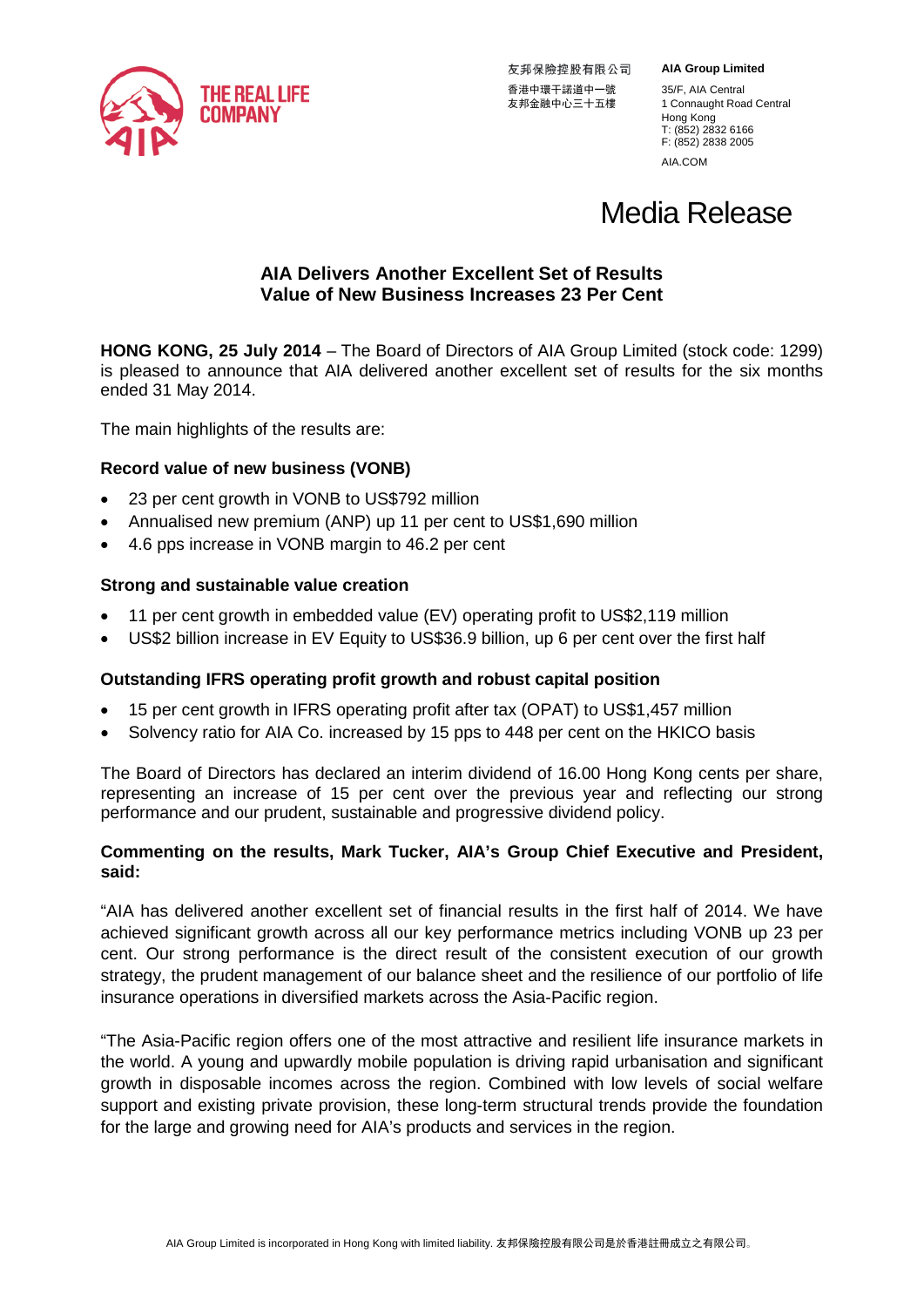## *AIA Delivers Another Excellent Set of Results Page 2*

"AIA remains exceptionally well-placed to benefit from these structural drivers through the quality and scale of our distribution, our trusted brand position established through our long history in Asia, the breadth of our product range and our financial strength. The execution of our clear strategy and rigorous financial discipline will enable us to continue to deliver large-scale profitable growth at attractive returns and we look forward to continuing to deliver value to our customers and for our shareholders."

- End -

#### **About AIA**

AIA Group Limited and its subsidiaries (collectively "AIA" or the "Group") comprise the largest independent publicly listed pan-Asian life insurance group. It has operations in 17 markets in Asia-Pacific – wholly-owned branches and subsidiaries in Hong Kong, Thailand, Singapore, Malaysia, China, Korea, the Philippines, Australia, Indonesia, Taiwan, Vietnam, New Zealand, Macau, Brunei, a 97 per cent subsidiary in Sri Lanka, a 26 per cent joint venture in India and a representative office in Myanmar.

The business that is now AIA was first established in Shanghai over 90 years ago. It is a market leader in the Asia-Pacific region (ex-Japan) based on life insurance premiums and holds leading positions across the majority of its markets. It had total assets of US\$159 billion as of 31 May 2014.

AIA meets the long-term savings and protection needs of individuals by offering a range of products and services including life insurance, accident and health insurance and savings plans. The Group also provides employee benefits, credit life and pension services to corporate clients. Through an extensive network of agents, partners and employees across Asia-Pacific, AIA serves the holders of more than 28 million individual policies and over 16 million participating members of group insurance schemes.

AIA Group Limited is listed on the Main Board of The Stock Exchange of Hong Kong Limited under the stock code "1299" with American Depositary Receipts (Level 1) traded on the overthe-counter market (ticker symbol: "AAGIY").

#### **Contacts**

| <b>Investment Community</b> |                | <b>News Media</b>     |                |  |  |  |  |
|-----------------------------|----------------|-----------------------|----------------|--|--|--|--|
| Paul Lloyd                  | +852 2832 6160 | <b>Stephen Thomas</b> | +852 2832 6178 |  |  |  |  |
| Feon Lee                    | +852 2832 4704 | Sonia Tsang           | +852 2832 1868 |  |  |  |  |
| Joel Lieginger              | +852 2832 4703 | Emerald Ng            | +852 2832 4720 |  |  |  |  |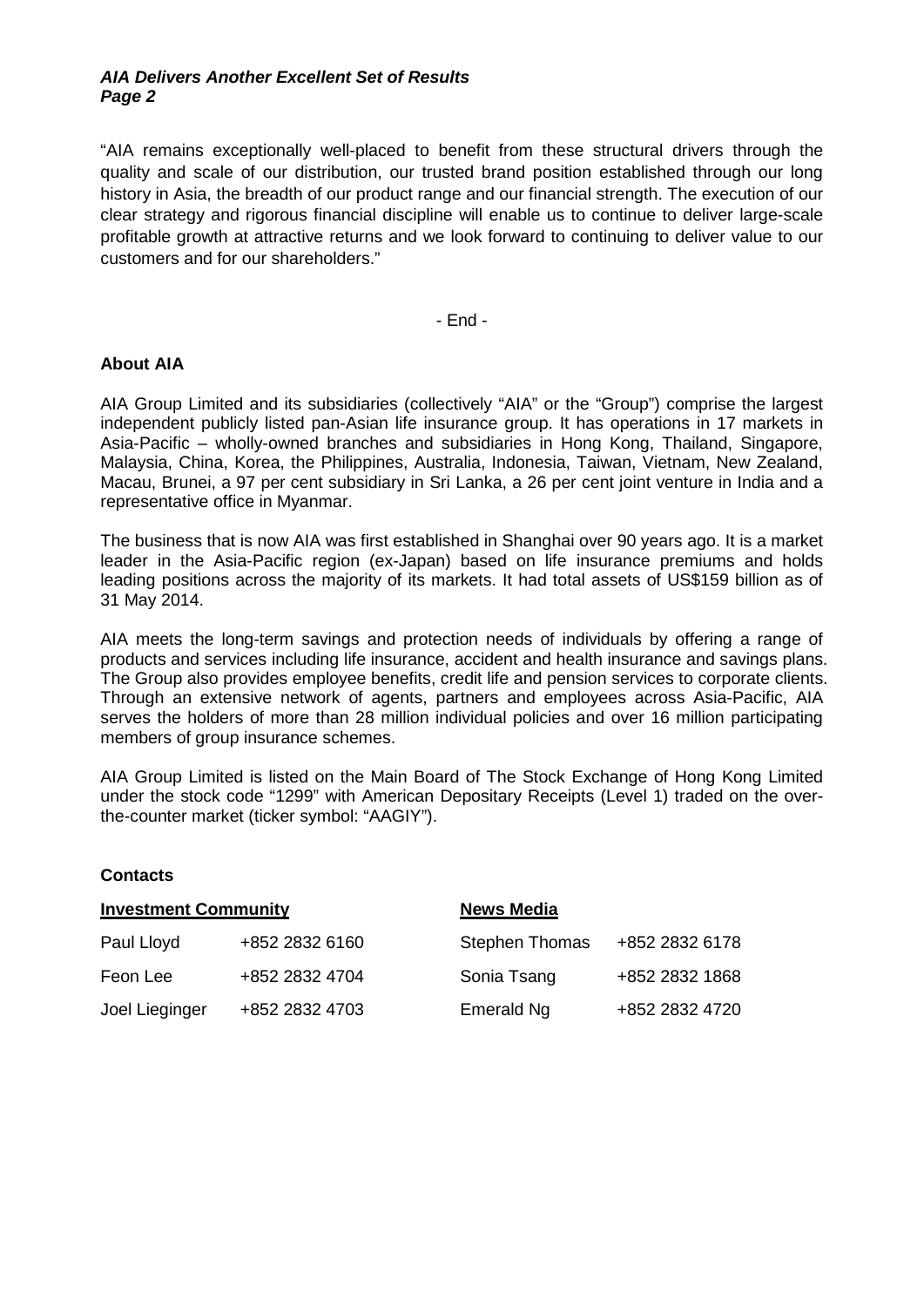# **APPENDIX Financial Summary**

#### **Key Performance Highlights**

| US\$ millions, unless otherwise stated | <b>Six months</b><br>ended<br>31 May 2014 | Six months<br>ended<br>31 May 2013 | YoY        |
|----------------------------------------|-------------------------------------------|------------------------------------|------------|
| <b>New Business Value</b>              |                                           |                                    |            |
| Value of new business (VONB)           | 792                                       | 645                                | <b>23%</b> |
| VONB margin                            | 46.2%                                     | 41.6%                              | 4.6 pps    |
| Annualised new premium (ANP)           | 1,690                                     | 1,527                              | 11%        |
| EV Equity <sup>(1) (2)</sup>           | 36,915                                    | 34.871                             | 6%         |
| <b>IFRS</b>                            |                                           |                                    |            |
| Operating profit after tax (OPAT)      | 1,457                                     | 1.269                              | 15%        |
| Dividend per share (HK cents)          | 16.00                                     | 13.93                              | 15%        |

(1) Comparative for balance sheet item is shown at 30 November 2013.

(2) Includes goodwill and other intangible assets.

## **New Business Performance by Segment**

#### **VALUE OF NEW BUSINESS (VONB) and ANNUALISED NEW PREMIUM BY GEOGRAPHY**

| $\lambda$ and $\lambda$ in the contract of $\lambda$ and $\lambda$ and $\lambda$    |                  |               |                  |             |             |            |             |  |  |  |  |
|-------------------------------------------------------------------------------------|------------------|---------------|------------------|-------------|-------------|------------|-------------|--|--|--|--|
|                                                                                     | Six months ended |               | Six months ended |             |             |            |             |  |  |  |  |
|                                                                                     | 31 May 2014      |               | 31 May 2013      |             |             |            |             |  |  |  |  |
|                                                                                     |                  |               |                  |             |             |            |             |  |  |  |  |
|                                                                                     |                  |               |                  |             |             |            |             |  |  |  |  |
| US\$ millions, unless otherwise                                                     |                  | <b>VONB</b>   |                  |             | <b>VONB</b> |            | <b>VONB</b> |  |  |  |  |
| stated                                                                              | <b>VONB</b>      | <b>Margin</b> | <b>ANP</b>       | <b>VONB</b> | Margin      | <b>ANP</b> | Change      |  |  |  |  |
| Hong Kong                                                                           | 260              | 62.4%         | 401              | 168         | 48.7%       | 326        | 55%         |  |  |  |  |
| Thailand                                                                            | 162              | 63.3%         | 256              | 146         | 55.1%       | 265        | 11%         |  |  |  |  |
| Singapore                                                                           | 127              | 59.3%         | 214              | 110         | 74.8%       | 147        | 15%         |  |  |  |  |
| Malaysia                                                                            | 70               | 43.9%         | 161              | 54          | 35.3%       | 152        | 30%         |  |  |  |  |
| China                                                                               | 120              | 78.7%         | 152              | 76          | 63.7%       | 120        | 58%         |  |  |  |  |
| Korea                                                                               | 35               | 18.6%         | 189              | 45          | 24.9%       | 182        | (22)%       |  |  |  |  |
| <b>Other Markets</b>                                                                | 96               | 29.9%         | 317              | 112         | 33.3%       | 335        | (14)%       |  |  |  |  |
| <b>Subtotal</b>                                                                     | 870              | 50.8%         | 1,690            | 711         | 46.0%       | 1,527      | 22%         |  |  |  |  |
| Adjustment to reflect additional<br>Hong Kong reserving and<br>capital requirements | (24)             | n/m           | n/m              | (30)        | n/m         | n/m        | n/m         |  |  |  |  |
| After-tax value of unallocated<br>Group Office expenses                             | (54)             | n/m           | n/m              | (36)        | n/m         | n/m        | n/m         |  |  |  |  |
| <b>Total</b>                                                                        | 792              | 46.2%         | 1,690            | 645         | 41.6%       | 1,527      | 23%         |  |  |  |  |